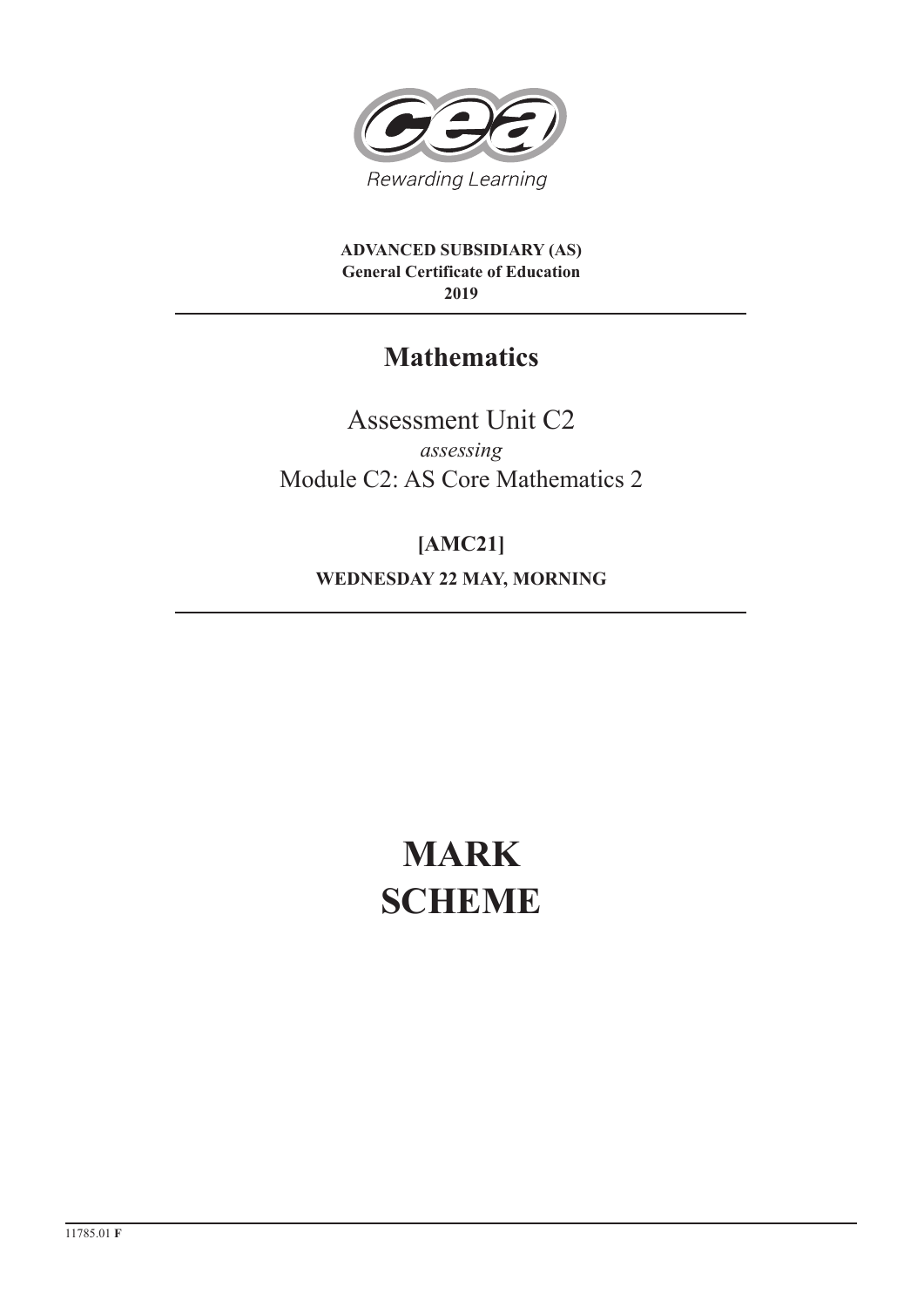### **GCE Advanced/Advanced Subsidiary (AS) Mathematics**

#### **Mark Schemes**

#### **Introduction**

The mark scheme normally provides the most popular solution to each question. Other solutions given by candidates are evaluated and credit given as appropriate; these alternative methods are not usually illustrated in the published mark scheme.

The marks awarded for each question are shown in the right-hand column and they are prefixed by the letters **M**, **W** and **MW** as appropriate. The key to the mark scheme is given below:

- **M** indicates marks for correct method.
- **W** indicates marks for working.
- **MW** indicates marks for combined method and working.

The solution to a question gains marks for correct method and marks for an accurate working based on this method. Where the method is not correct no marks can be given.

A later part of a question may require a candidate to use an answer obtained from an earlier part of the same question. A candidate who gets the wrong answer to the earlier part and goes on to the later part is naturally unaware that the wrong data is being used and is actually undertaking the solution of a parallel problem from the point at which the error occurred. If such a candidate continues to apply correct method, then the candidate's individual working must be followed through from the error. If no further errors are made, then the candidate is penalised only for the initial error. Solutions containing two or more working or transcription errors are treated in the same way. This process is usually referred to as "follow-through marking" and allows a candidate to gain credit for that part of a solution which follows a working or transcription error.

#### **Positive marking:**

It is our intention to reward candidates for any demonstration of relevant knowledge, skills or understanding. For this reason we adopt a policy of **following through** their answers, that is, having penalised a candidate for an error, we mark the succeeding parts of the question using the candidate's value or answers and award marks accordingly.

Some common examples of this occur in the following cases:

- **(a)** a numerical error in one entry in a table of values might lead to several answers being incorrect, but these might not be essentially separate errors;
- **(b)** readings taken from candidates' inaccurate graphs may not agree with the answers expected but might be consistent with the graphs drawn.

When the candidate misreads a question in such a way as to make the question easier only a proportion of the marks will be available (based on the professional judgement of the examining team).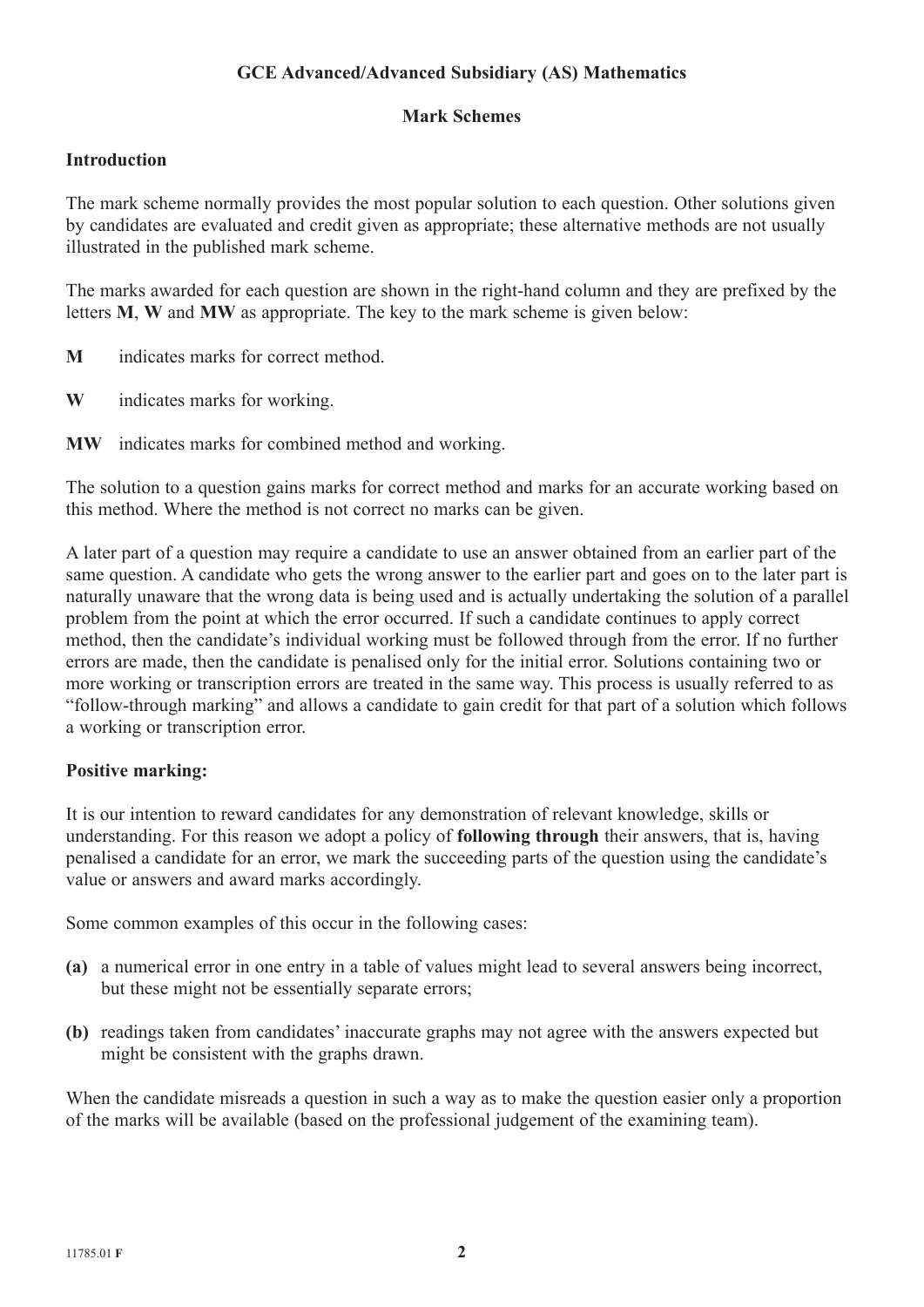1 (i) 
$$
h = \frac{0.4 - 0}{4} = 0.1
$$
 MW1 **AVAILABI**  
MWI

| 14.4<br>∼ | v. i               | $\sim$ $\sim$<br>◡.∠ | ∪.⊃                    | ∸<br>v. 1 | <b>. </b><br>$\mathbf{M}$<br><b>NI</b> |
|-----------|--------------------|----------------------|------------------------|-----------|----------------------------------------|
|           | N 0901<br>v. 200 1 | Q211<br>$-11$<br>◡.৴ | 0252<br>0.02 <i>JJ</i> | 0.6967    | <b>TTT</b><br>M<br>A.                  |

$$
\int_0^{0.4} \cos 2x \, dx \approx \frac{0.1}{2} [(1 + 0.6967) + 2(0.9801 + 0.9211 + 0.8253)] \quad \text{M1}
$$
  
= 0.357 (3 sig. fig.)

(ii) Increase the number of strips/ordinates. MW1 6

2 (a) (i) 
$$
165 = \frac{15}{2} [2a + 14d]
$$
  
\t $a + 7d = 11$   
\t(ii)  $a + 4d = 8.9$   
\t $a + 7d = 11$   
\t $3d = 2.1$   
\t $d = \text{\textsterling}0.70$   
\t $\text{W1}$   
\t $d = \text{\textsterling}0.70$   
\t $\text{W2}$   
\t $\text{W3}$ 

 **(b)** *ar* = 11.6 M1W1

$$
ar^{2} = 2.32
$$
 MW1  
\n
$$
r = \frac{2.32}{11.6}
$$
  
\n
$$
= 0.2
$$
 MW1  
\n
$$
a = \frac{11.6}{0.2}
$$
  
\n
$$
= 58
$$
 MW1  
\n
$$
S_{\infty} = \frac{58}{1 - 0.2}
$$
 M1

 $= 72.5$  W1 14

**AVAILABLE**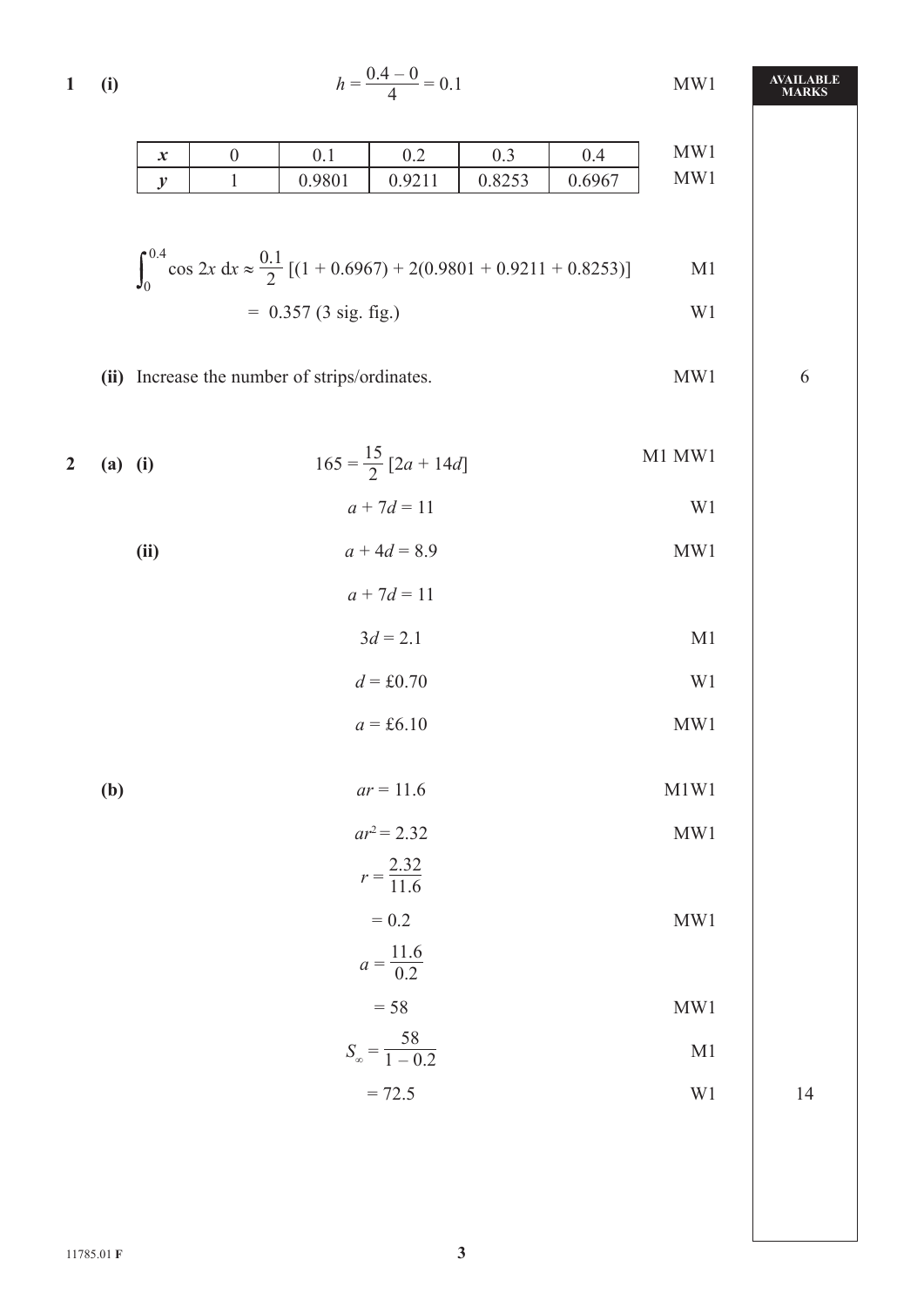| $\overline{\mathbf{3}}$ |      | (i) $9.3^2 = 7.1^2 + 7.1^2 - 2(7.1)(7.1) \cos (AOB)$          | M1                       | <b>AVAILABLE</b><br><b>MARKS</b> |
|-------------------------|------|---------------------------------------------------------------|--------------------------|----------------------------------|
|                         |      | $cos (A\hat{O}B) = 0.1421$                                    | MW1                      |                                  |
|                         |      | $\angle AOB = 1.43$ radians                                   | W1                       |                                  |
|                         |      | <b>Alternative solution</b>                                   |                          |                                  |
|                         |      | Let $\theta = \frac{1}{2} A \hat{O} B$                        |                          |                                  |
|                         |      | $\sin \theta = \frac{\frac{1}{2}(9.3)}{7.1}$                  | M1                       |                                  |
|                         |      | $\theta = 0.7140$                                             | MW1                      |                                  |
|                         |      | $\angle AOB = 1.43$ radians                                   | W1                       |                                  |
|                         | (ii) | Area of sector = $\frac{1}{2}$ (7.1) <sup>2</sup> (1.43)      | M1                       |                                  |
|                         |      | $= 36.04315$                                                  | W1                       |                                  |
|                         |      | Area of triangle = $\frac{1}{2}$ (7.1) <sup>2</sup> sin(1.43) |                          |                                  |
|                         |      | $= 24.9555$                                                   | MW1                      |                                  |
|                         |      | Area of segment = $36.04315 - 24.9555$                        | M1                       |                                  |
|                         |      | $= 11.1$ cm <sup>2</sup>                                      | W1                       | $\, 8$                           |
|                         |      |                                                               |                          |                                  |
| 4                       |      | $2 \sin \theta \cos \theta - 3 \cos \theta = 0$               |                          |                                  |
|                         |      | $\cos \theta (2 \sin \theta - 3) = 0$                         | M1                       |                                  |
|                         |      | $\cos \theta = 0$ $\sin \theta = \frac{3}{2}$                 | MW2                      |                                  |
|                         |      | $\theta = 90^{\circ}, 270^{\circ}$ No solutions               | $\text{MW1} \ \text{W1}$ | 5                                |
|                         |      |                                                               |                          |                                  |
|                         |      |                                                               |                          |                                  |
|                         |      |                                                               |                          |                                  |
|                         |      |                                                               |                          |                                  |
|                         |      |                                                               |                          |                                  |
|                         |      |                                                               |                          |                                  |
|                         |      |                                                               |                          |                                  |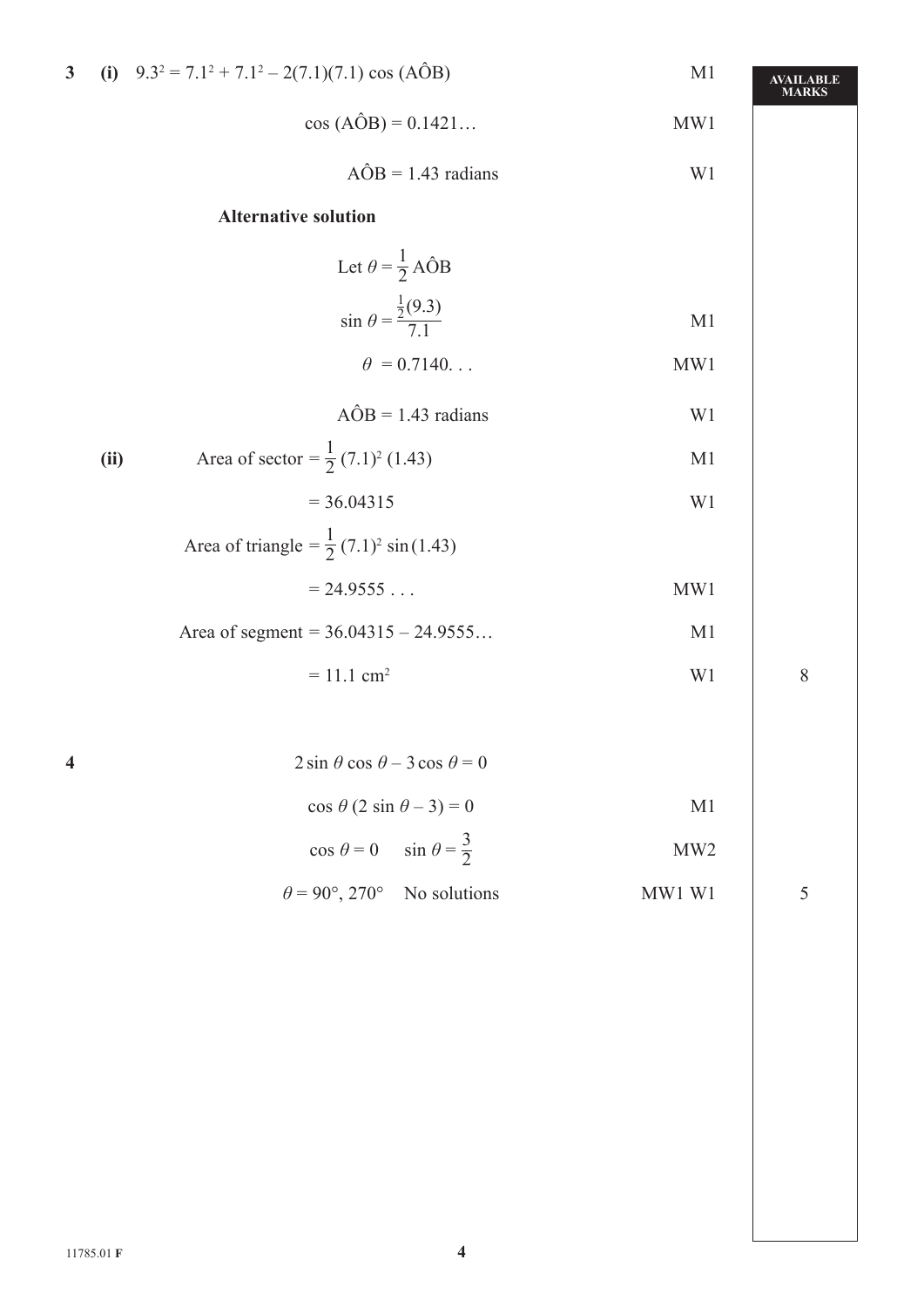5 (a) 
$$
\int \frac{3x^{-3}}{2} - 6x \, dx
$$
  
=  $-\frac{3x^{-2}}{4} - 3x^2 + c$  MWS

**(b)** 
$$
\int_{1}^{4} y^{2} -5y + 4 \ dy
$$
 M1W1

$$
= \left[\frac{y^3}{3} - \frac{5}{2}y^2 + 4y\right]_1^4
$$
 MW2

$$
= \left[-\frac{8}{3}\right] - \left[\frac{11}{6}\right]
$$

$$
= -\frac{9}{2}
$$

$$
= -\frac{3}{2}
$$
 W1  
Area =  $\frac{9}{2}$  square units 19

**6** (a) Centre:  $(3, -1)$  M1W1

$$
r = \sqrt{(-3)^2 + (1)^2 - 6}
$$
 M1

 $r = 2$  W1

**(b)** Centre: 
$$
\left(\frac{-3+1}{2}, \frac{8-4}{2}\right) = (-1, 2)
$$
 MW1

Radius:  $r^2 = (-3 - (-1))^2 + (8 - 2)^2$ M1

$$
r^2 = 40
$$
 W1

$$
(x+1)^2 + (y-2)^2 = 40
$$
 MW1 8

+ *c* MW3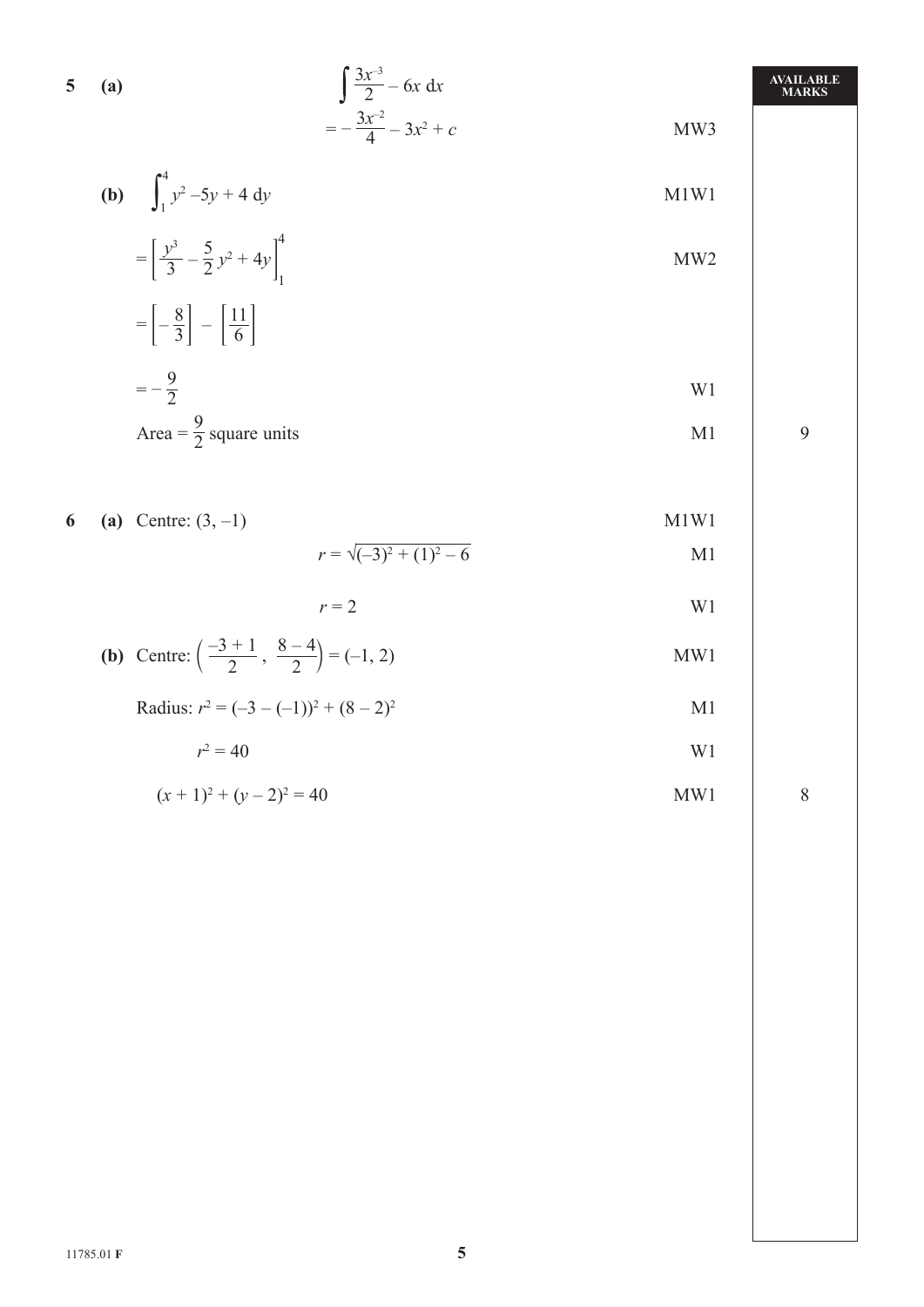7 (i) 
$$
p = \log_a x
$$
 and  $q = \log_a y$  M1

*ap*

$$
= x \quad \text{and} \quad a^q = y
$$

$$
\frac{x}{y} = \frac{a^p}{a^q}
$$
 M1  

$$
\frac{x}{y} = a^{p-q}
$$
 MW1

$$
= a^{p-q}
$$
 MW1

$$
\log_a \frac{x}{y} = p - q \tag{M1}
$$

$$
\log_a \frac{x}{y} = \log_a x - \log_a y
$$
 MW1

(ii) 
$$
\log_2(x^2 - 5x + 14) - \log_2(x + 1) = 1
$$

$$
\log_2\left(\frac{x^2 - 5x + 14}{x + 1}\right) = 1
$$
 M1W1

$$
\left(\frac{x^2 - 5x + 14}{x + 1}\right) = 2
$$

$$
x^2 - 5x + 14 = 2x + 2
$$

$$
x^2 - 7x + 12 = 0
$$
 W1

$$
(x-3)(x-4) = 0
$$

$$
x = 3, x = 4
$$
 MW1 12

**AVAILABLE MARKS**

= *y* MW1